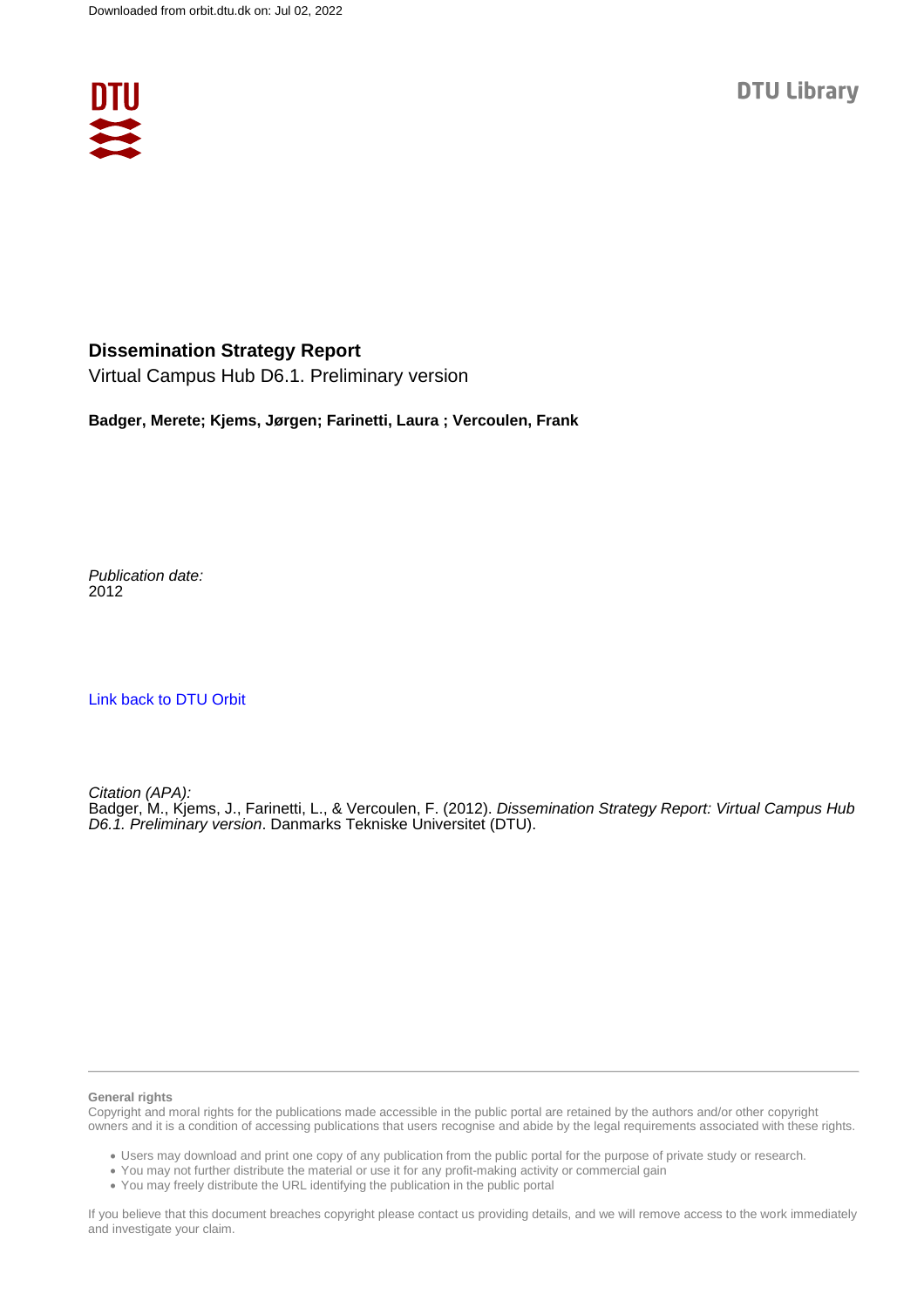

# **D6.1 Dissemination Strategy Report Preliminary version**

Merete Badger, Jørgen Kjems, Torsten Fransson, Laura Farinetti, Frank Vercoulen

March 2012









 $TU/e$ 

Danmarks Tekniske Universitet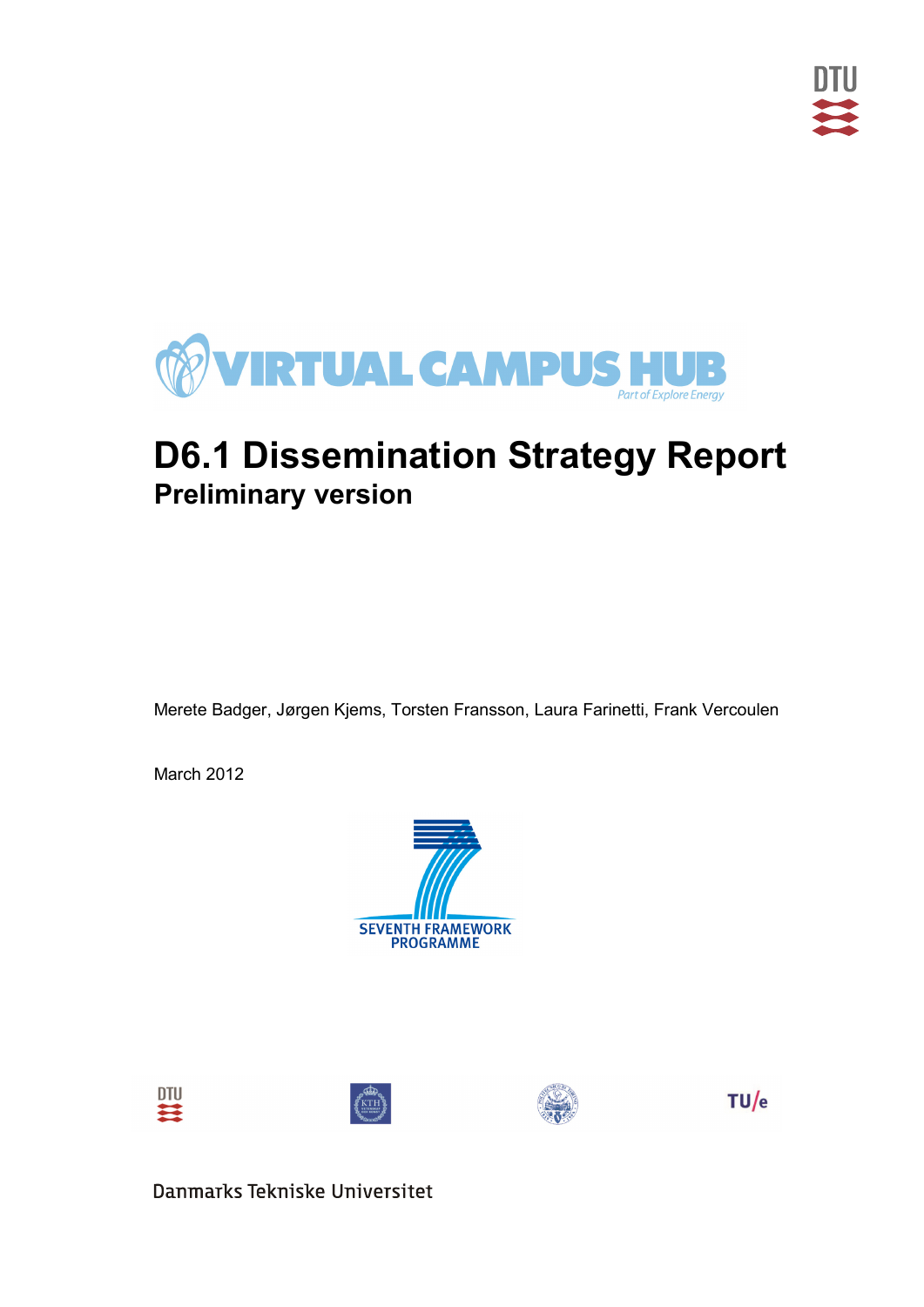#### **Dissemination Strategy Report**

Preliminary version

Merete Badger, Jørgen Kjems, Torsten Fransson, Laura Farinetti, Frank Vercoulen

Copyright:

| Forsidefoto: |                                                                           |
|--------------|---------------------------------------------------------------------------|
| Udgivet af:  | Institut for Vindenergi, Frederiksborgvej 399, Bygning 125, 4000 Roskilde |
| Rekvireres:  | www.vindenergi.dtu.dk                                                     |
| ISSN:        | [0000-0000] (elektronisk udgave)                                          |
| ISBN:        | [000-00-0000-000-0] (elektronisk udgave)                                  |
| ISSN:        | [0000-0000] (trykt udgave)                                                |
| ISBN:        | [000-00-0000-000-0] (trykt udgave)                                        |
|              |                                                                           |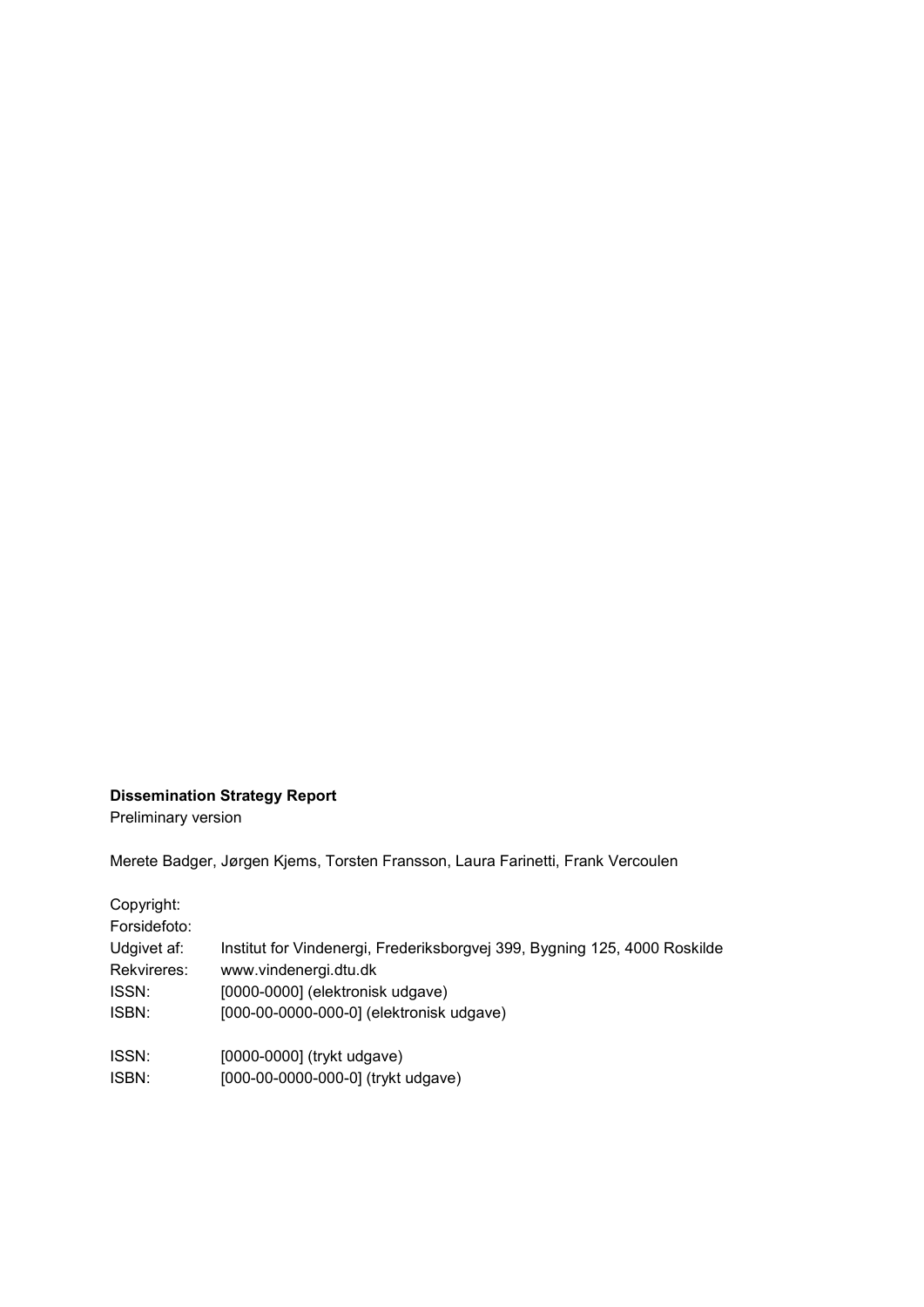### Preface

This report describes the dissemination and exploitation strategy for project Virtual Campus Hub (EU FP7 contract RI-283746). The project duration is October 2011-13 and the dissemination and exploitation plan will be revised continuously during the project's lifecycle.

In summary, the Virtual Campus Hub project will develop and implement the tools and e-learning platforms needed to establish a European and potential world-wide Virtual Campus network primarily for technical universities and business schools. The Virtual Campus network will use the European e-infrastructure network incl. Géant as the communication backbone. The project will formulate end-user demands for high-quality services in support of a global virtual campus network based on a Virtual Campus Hub concept. The Virtual Campus Hub will be developed through pilot use of the hub elements with special emphasis on the integration of research, innovation and education in sustainable energy. The Virtual Campus Hub consists of the following components:

- (1) A technical platform that can deliver virtual meeting spaces for lectures, conferences, laboratory and numerical exercises, as well as innovation tools, executive learning modules, self-study, etc.
- (2) A set of documented best practices for the use of the platform for courses, teaching & learning methods, innovation processes, networking and joint programs, developed through continued complementary on-site activities.
- (3) A growing inventory of staff competence and experience gained from using the Virtual Campus Hub for enhancing quality and scaling-up innovation, education and training activities primarily related to sustainable energy, combined with dissemination and communication of the resulting best practices

DTU Risø Campus, March 2012

Merete Badger Senior Scientist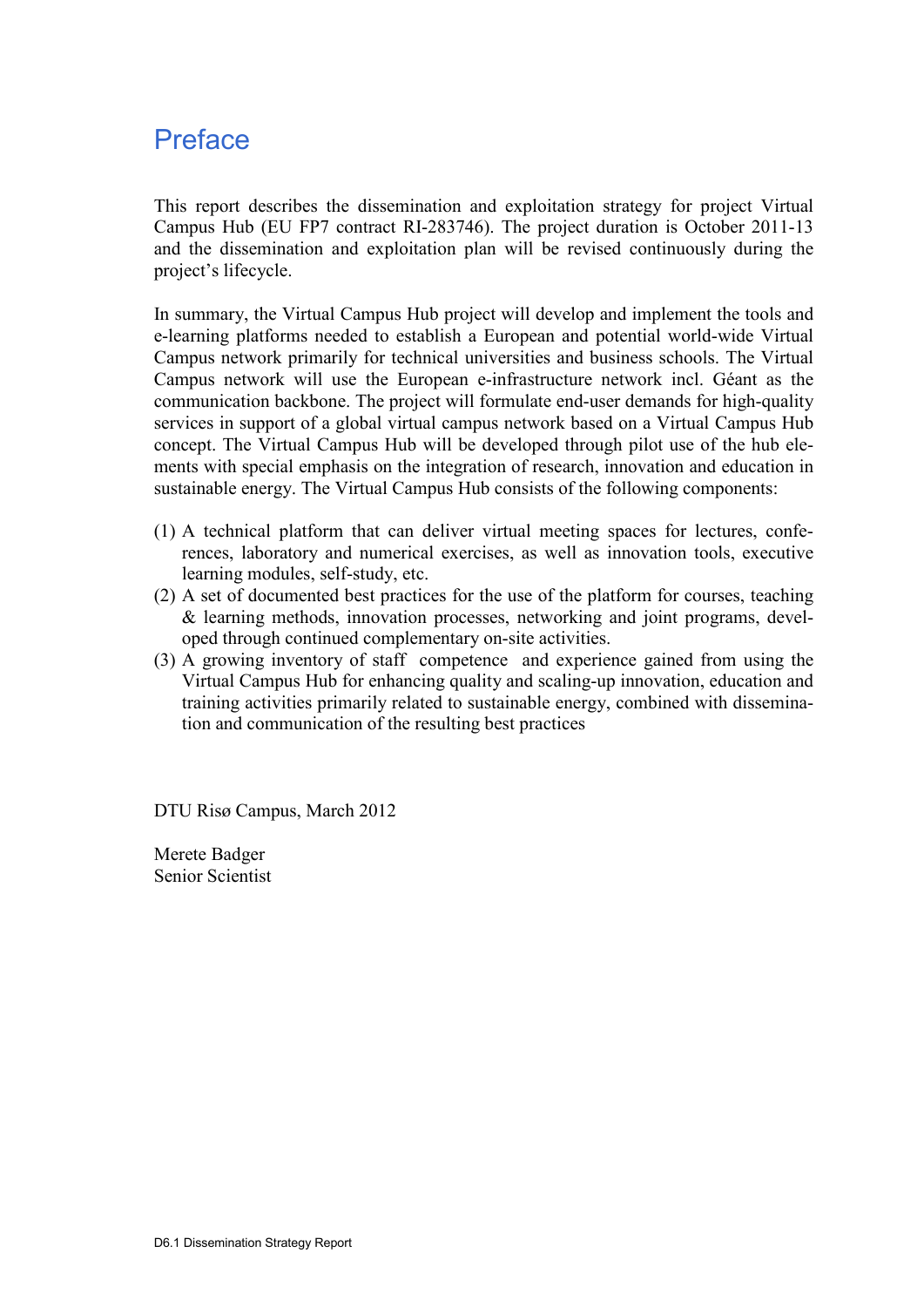## Content

| 1 <sub>1</sub> |  |
|----------------|--|
| 1.1            |  |
| 1.2            |  |
| 1.3            |  |
| 2.             |  |
| 2.1            |  |
| 2.2            |  |
| 2.3            |  |
| 2.4            |  |
| 2.5            |  |
| 2.6            |  |
| 2.7            |  |
| 3.             |  |
| 3.1            |  |
| 3.2            |  |
| 3.3            |  |
| 3.4            |  |
| 3.5            |  |
| 4 <sub>1</sub> |  |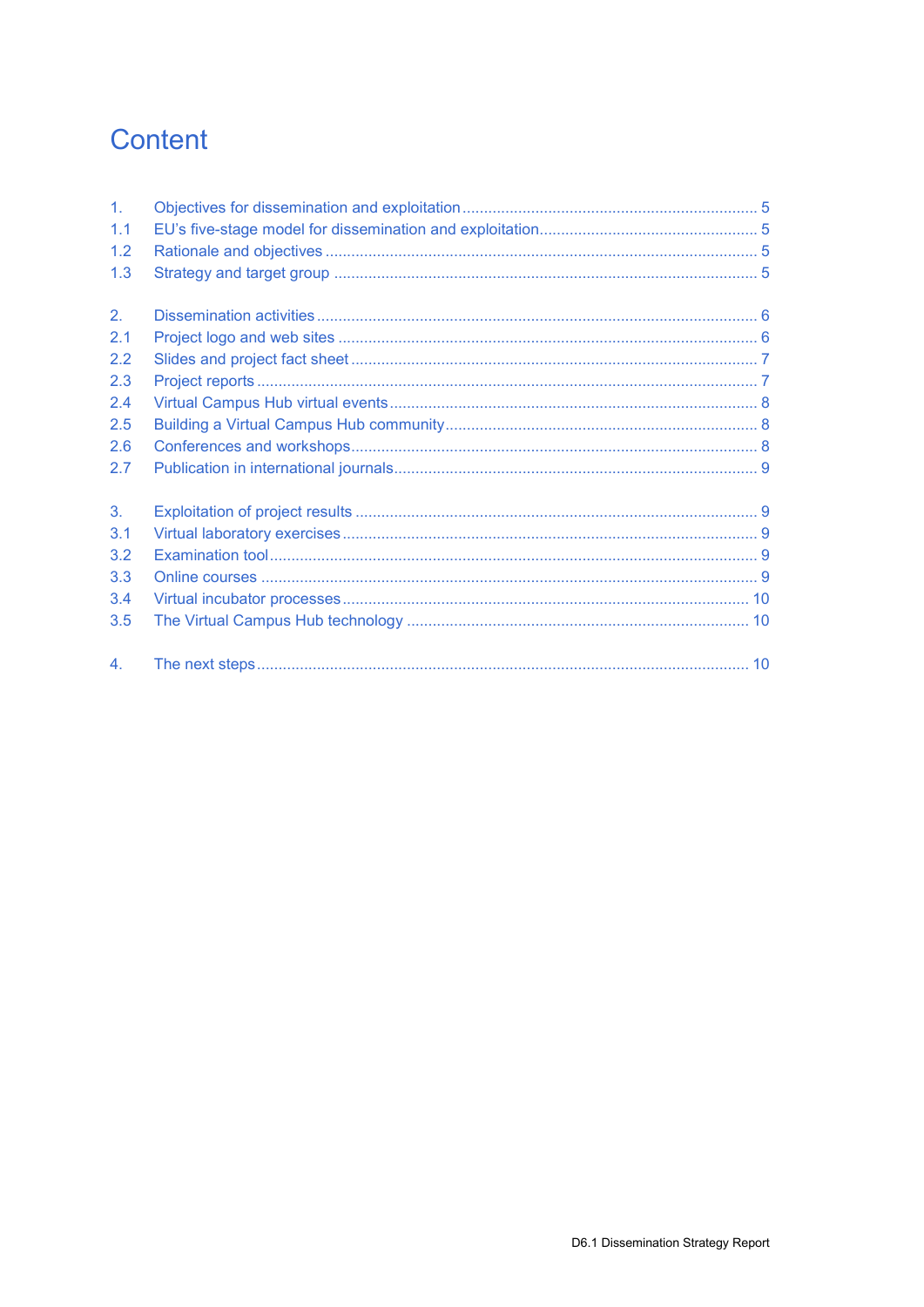### 1. Objectives for dissemination and exploitation

The terms dissemination and exploitation are closely related. According to [guidelines](http://ec.europa.eu/dgs/education_culture/valorisation/process_en.htm) from the European Commision, the distinction between the two is made as follows:

"...dissemination can take place from the beginning of a project and intensify as results are becoming available, but full exploitation can happen only when it becomes possible to transfer what has been learnt into new policies and improved practices. Furthermore, the project manager and all the key actors need to view exploitation as a process that reaches beyond the life of the project so that its results are sustained".

#### **1.1 EU's five-stage model for dissemination and exploitation**

EU's five-stage model describes the actions required in the lifetime of a project to achieve successful dissemination and exploitation:

- 1. A clear rationale for and objectives of dissemination and exploitation
- 2. A strategy to identify which results to disseminate and to which audiences and designing programmes and initiatives accordingly
- 3. Determining organisational approaches of the different stakeholders and allocating responsibilities and resources
- 4. Implementing the strategy by identifying and gathering results and undertaking dissemination and exploitation activities
- 5. Monitoring and evaluating the effects of the activity.

#### **1.2 Rationale and objectives**

In project Virtual Campus Hub the rationale of dissemination activities is first and foremost to establish contacts to potential end-users of the different elements, which are developed in the project. These elements include technical solutions as well as virtual laboratory exercises, examination tools, courses, and incubator processes and best practices for using these elements. Secondly, it is important to make connections to other projects, funded by the European Commision or other sources, to ensure that synergies are exploited and overlaps avoided. In this way, the funding bodies and society as a whole will get the most out of the projects.

The rationale of exploitation activities in project Virtual Campus Hub is to ensure that end users choose to use the different elements, which are delivered in the project. The Virtual Campus Hub elements described above are developed with the aim of upscaling, or multiplication. This means they can be applied straight away by a much larger community; once the added value has been demonstrated successfully.

#### **1.3 Strategy and target group**

This report addresses stage 2 in the five-stage model for dissemination and exploitation. The target group, or audience, for dissemination and exploitation of project Virtual Campus Hub embraces students, lecturers, entrepreneurs and others who share an interest in renewable energy. Building a community around this common interest using e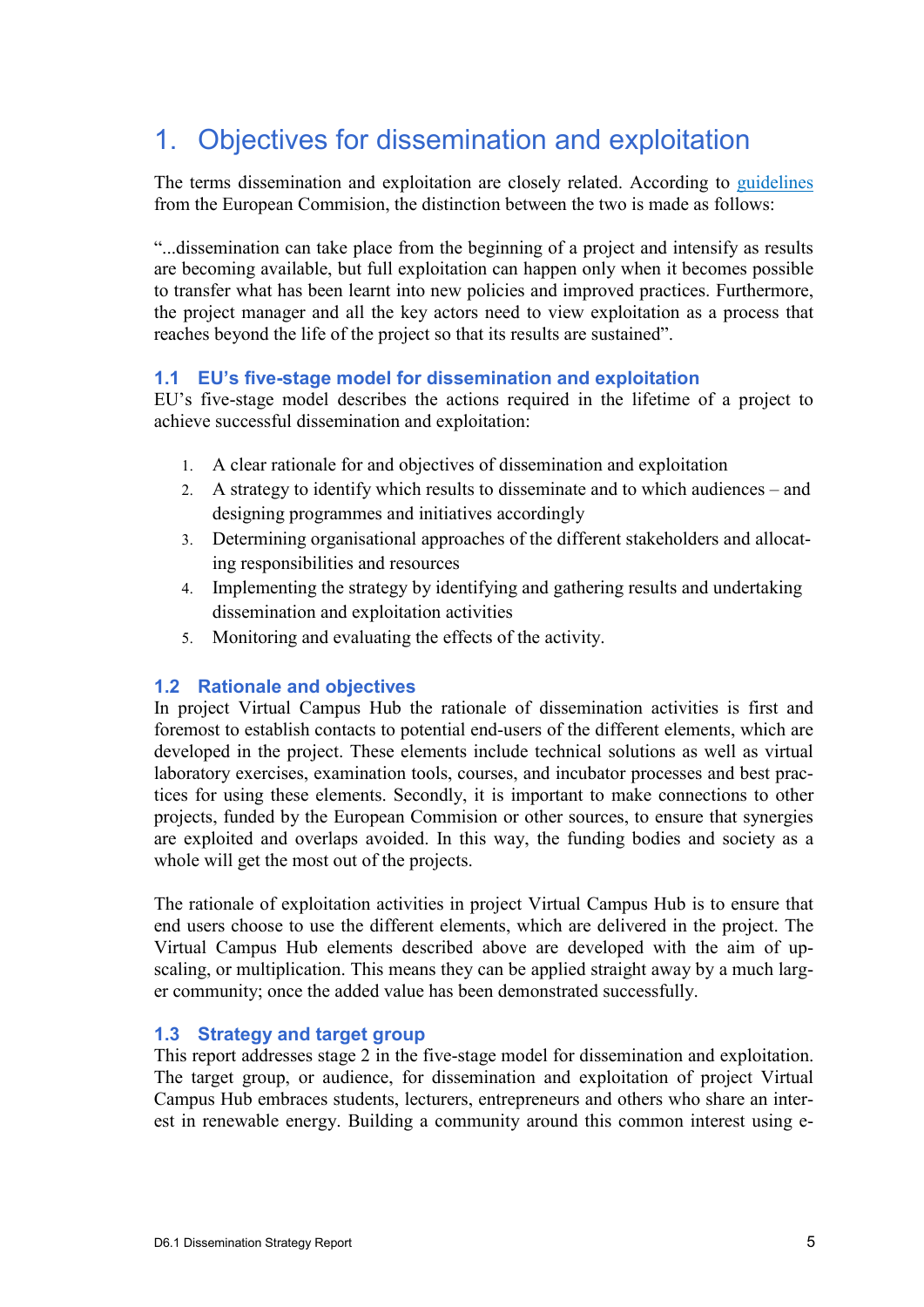Learning tools and processes is in itself an important aspect of the project. Another important aspect is the up-scaling of results, which will focus on technical universities in Europe or worldwide. In principle, it is possible to apply the Virtual Campus Hub technology and concept to any field of research and thereby to a much broader group of endusers.

### 2. Dissemination activities

Dissemination of project Virtual Campus Hub started immediately after the project kick-off and will continue throughout the project period. As results are gradually delivered during the two-year project period, the dissemination activities will focus more and more on the project outcome rather than the project itself. As part of this process, the involvement of stakeholders such as students, lecturers, and entrepreneurs is expected to increase over time.

#### **2.1 Project logo and web sites**

#### Explore Energy Gateway

Virtual Campus Hub is part of a larger family of EU projects called [Explore Energy.](http://www.exploreenergy.eu/) The main vision of this network is to establish a "Virtual World Energy University" using a wide range of virtual elements developed in different projects as stepping stones. The project logo for Virtual Campus Hub follows the design template of Explore Energy projects as illustrated by the following examples:



The Explore Energy Gateway is already known to a large worldwide community with interests in renewable energy research. Therefore the platform has been chosen as an access point for information about project Virtual Campus Hub. There are two ways to access:

- 1. Directly through the URL [www.virtualcampushub.eu](http://www.virtualcampushub.eu/)
- 2. Via [www.exploreenergy.eu](http://www.exploreenergy.eu/) where Virtual Campus Hub is found under "Partners/Projects"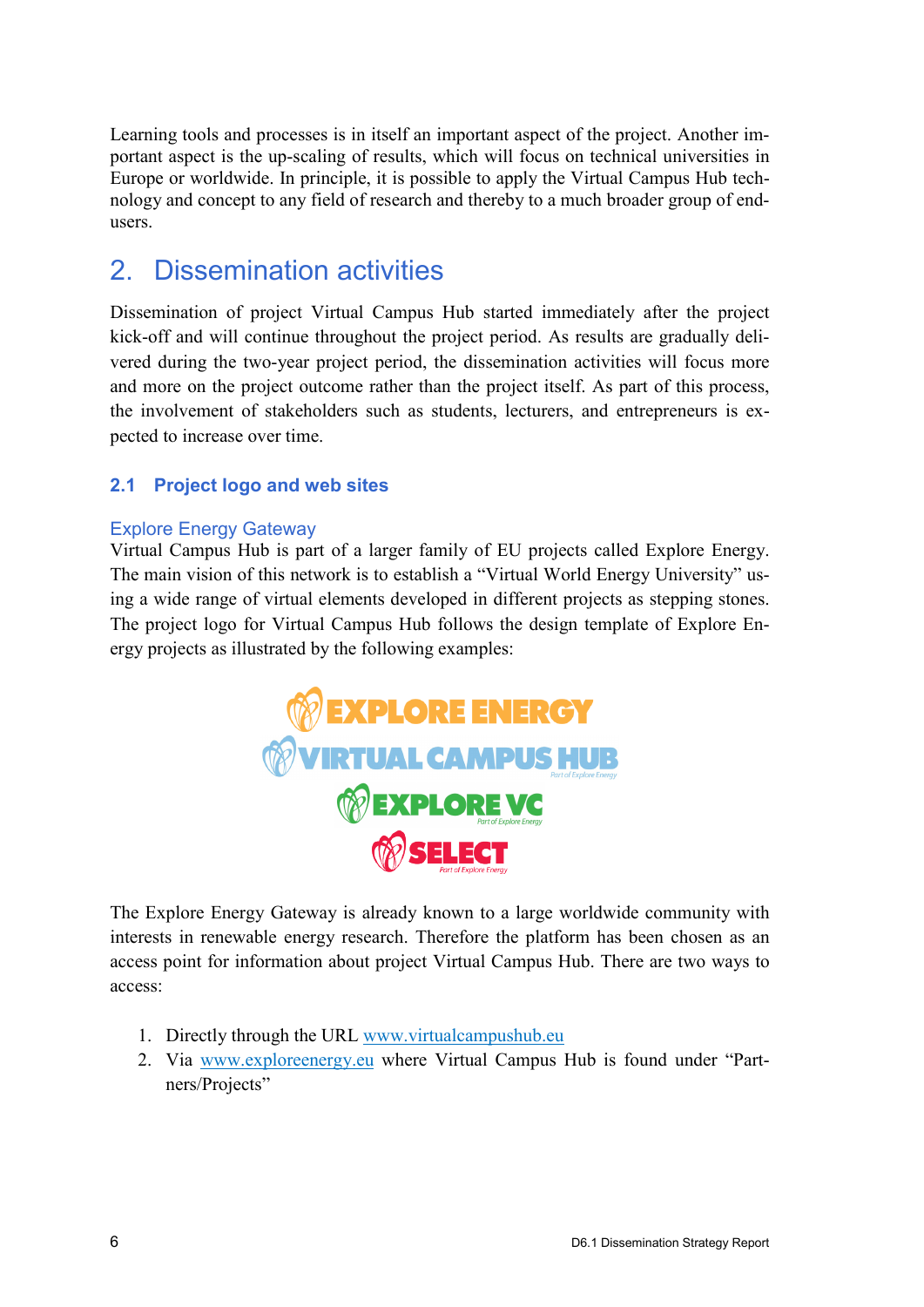Presently, the web site contains a project description. It will be updated continuously with the latest information about the project, which will be accessible to registered users (anyone can register). For example, reports delivered under the project, will be published here.

#### EU's CORDIS site

A brief project description is given at EU's Community Research and Development Information Service (CORDIS). Per default, this description is extracted from the Description of Work. The EU project office encourages that the project web site at CORDIS is customised by the project team e.g. through upload of the project logo, team photo, and a popular description of the project. This will be done as part of the project dissemination activities.

#### **2.2 Slides and project fact sheet**

A Power Point presentation and a 2-page fact sheet, which present project Virtual Campus Hub in brief terms, have been prepared and delivered to the EU project officer. These presentations are also available to the partners for their dissemination activities.

#### **2.3 Project reports**

This report is the first in a series of reports, which will be delivered throughout the project period. In addition to the formal project reports (i.e. the mid-term and final reports) there will be detailed reports on the technical concept of the Virtual Campus Hub as well as the pedagogical learning points of the different elements in the project. The majority of the reports (9 of 13) will be publicly available through the project web sites. The project partners will also distribute reports within their networks and via their own web sites and library systems.

| <b>Title</b><br>÷                                      |                 | Work package v Dissemination lev-1 | <b>Due Date</b><br>۰ |
|--------------------------------------------------------|-----------------|------------------------------------|----------------------|
| D5.1 Preliminary technology survey report              | WP <sub>5</sub> | <b>PP</b>                          | 31-Dec-2011          |
| D5.2 Technical concept and recommendations             | WP <sub>5</sub> | <b>PP</b>                          | 31-Mar-2012          |
| D2.1 Interim report on pedagogical improvement         | WP <sub>2</sub> | <b>PP</b>                          | 30-Sep-2012          |
| D4.1 Interim e-Link evaluation report                  | WP4             | <b>PP</b>                          | 30-Sep-2012          |
| D6.1 Dissemination strategy paper                      | WP <sub>6</sub> | PU                                 | 31-Mar-2012          |
| D <sub>1.1</sub> Mid-term report                       | WP <sub>1</sub> | PU                                 | 31-Aug-2012          |
| D2.3 Report on pedagogical improvement                 | WP <sub>2</sub> | PU                                 | 31-Mar-2013          |
| D5.4 Virtual Campus Hub technology evaluation report   | WP <sub>5</sub> | PU                                 | 31-Mar-2013          |
| D3.4 e-Learning programs and courses evaluation report | WP <sub>3</sub> | PU                                 | 31-Jul-2013          |
| D <sub>1.2</sub> Final report                          | WP <sub>1</sub> | PU                                 | 30-Sep-2013          |
| D4.3 e-Link evaluation report                          | WP4             | PU                                 | 30-Sep-2013          |
| D6.6 Strategy paper                                    | WP <sub>6</sub> | <b>PU</b>                          | 30-Sep-2013          |
| D6.7 Final report on the Virtual Campus Hub concept    | WP <sub>6</sub> | PU                                 | 30-Sep-2013          |

*Table 1. List of reports to be published in project Virtual Campus Hub.*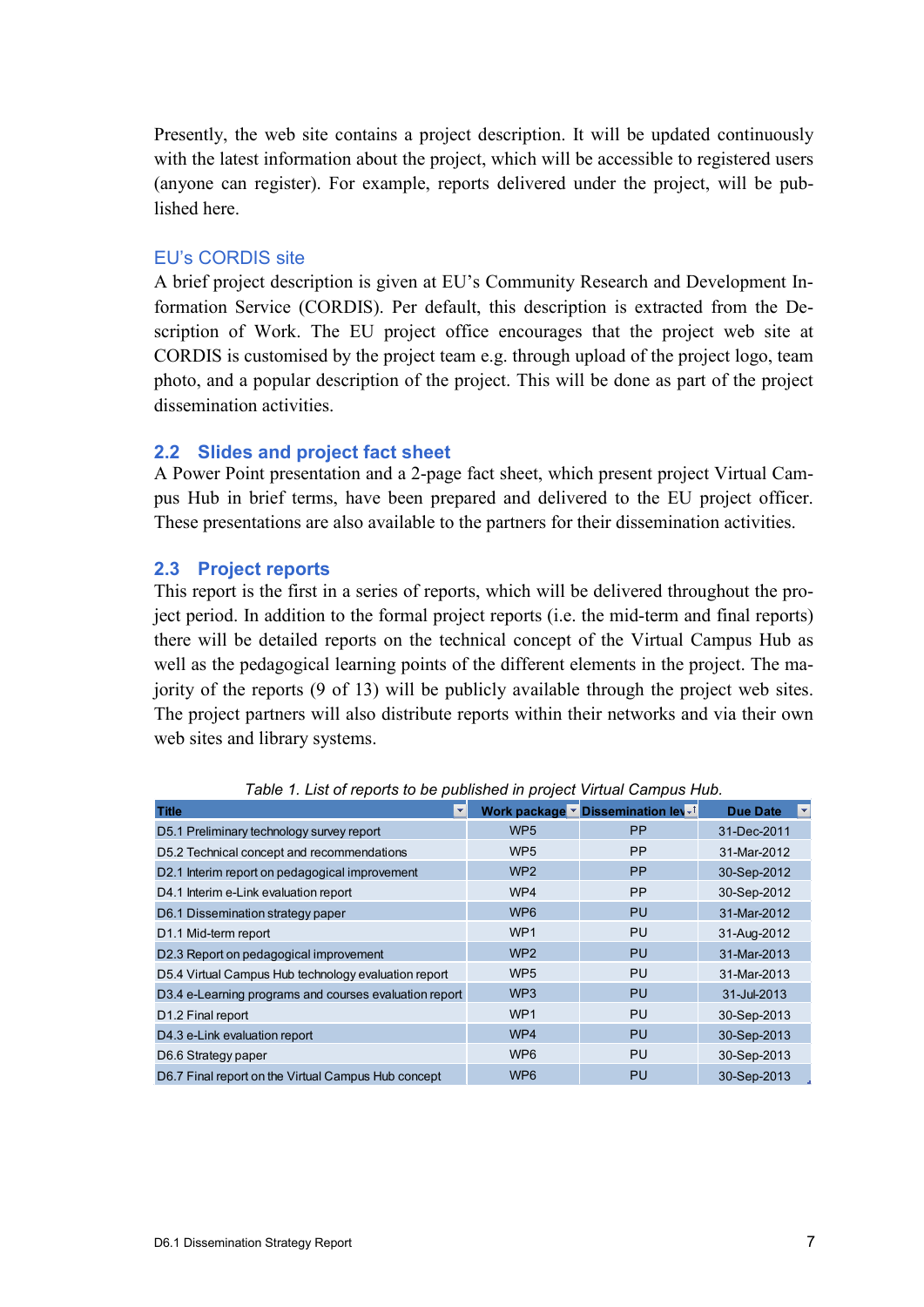#### **2.4 Virtual Campus Hub virtual events**

A series of virtual events will take place where the different elements in the Virtual Campus Hub, including both the technical and the pedagogical aspects, are demonstrated. These virtual events are inspired by events in other Explore Energy projects and they will build upon experiences gained in these projects. Examples of virtual events carried out in project Explore Energy VC include virtual lectures and guest lectures, virtual poster sessions, and a virtual coffee house.

In Virtual Campus Hub the lab exercises, examination tools, courses, and incubator processes developed under the project will form the basis of the virtual events. The virtual events will be open for a broad audience with an interest in either renewable energy or the individual e-Learning tools and processes. Participants for the virtual events will be recruited through the community of stakeholders in project Virtual Campus Hub, which is expected to grow as the project progresses and dissemination activities are carried out.

#### **2.5 Building a Virtual Campus Hub community**

The objective of project Virtual Campus Hub is to gradually build a community around the activities and elements developed in the project. The Explore Energy Gateway and the underlying family of projects are central for this community building. Another way to reach a large number of potential community members is to strengthen or establish contacts to the Erasmus Mundus mobility program where students from all over the the EU combine courses from different universities to a masters or a Ph.d. degree. The following partners are directly involved in the Erasmus Mundus program: DTU, KTHturbo, TU/e. In the private sector, KIC InnoEnergy offers scholarships and other educational opportunities for students interested in all types of energy related research. This network can also be approached as part of the dissemination of Virtual Campus Hub.

#### **2.6 Conferences and workshops**

The project team will participate in e-Learning conferences and workshops throughout the project period. Here the findings of the project will be presented in the form of oral or poster presentations and conference papers. Examples of relevant conferences and workshops are:

- 1. e-Infrastructure Concertation Meeting (and other meetings arranged by the European Commission)
- 2. IEEE EDUCON [\(http://www.educon-conference.org/educon2012/\)](http://www.educon-conference.org/educon2012/)
- 3. itslearning annual user conference [\(www.itslearning.no/brukerkonferanse\)](http://www.itslearning.no/brukerkonferanse)

#### Virtual Campus Hub conference

A conference is to be arranged by the project team before the  $18<sup>th</sup>$  project month in order to disseminate the project results and findings. The detailed planning of this conference and its venue (real or virtual) will take place at the project's mid-term meeting when the project results are known in more detail. It might be advantageous to arrange the conference in connection with a larger event or conference where either renewable energy or e-Learning tools and processes are addressed. Different possibilities are currently under investigation.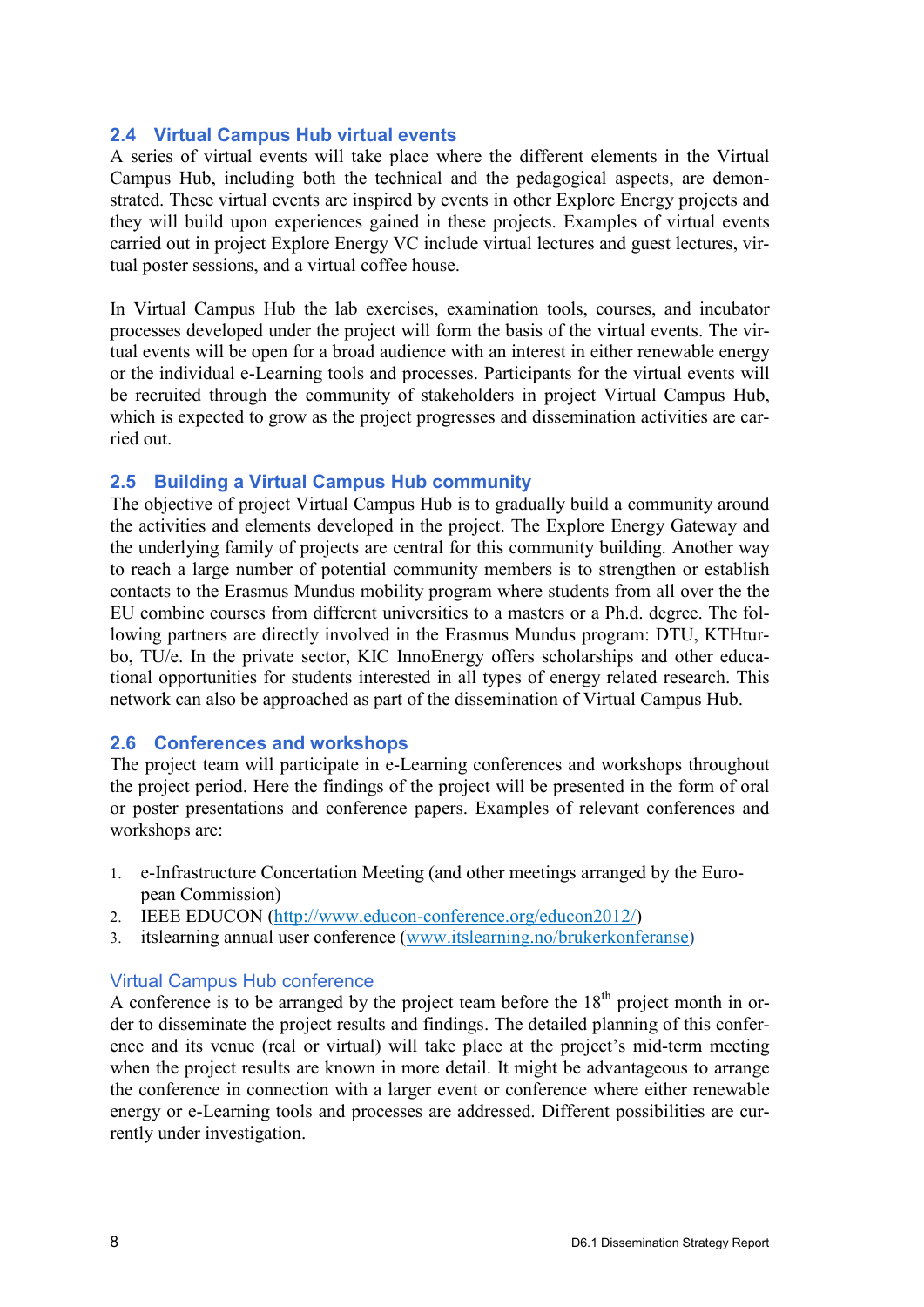#### **2.7 Publication in international journals**

At least one publication on e-Learning pedagogy will be prepared for an international peer-reviewed journal. Additional publications will be prepared by the partners to present the specific e-Learning tools or processes and the best practises established in the project. These publications include popular science communications.

### 3. Exploitation of project results

The exploitation of project results will mainly take place in the second project year, as it is necessary to first develop the technical concept and the different elements of the Virtual Campus Hub. In the following, ideas for exploitation of the different hub elements are outlined. A thorough discussion of these and other ideas will be incorporated in the mid-term meeting of the project and this dissemination plan will be updated accordingly after the first year.

#### **3.1 Virtual laboratory exercises**

Virtual laboratory exercises developed by KTH include a remote cascade lab, a pressure measurement lab, and a flutter lab. Students can take control over the laboratory experiments as if they were inside the laboratory room. The virtual laboratory exercises will be promoted through KTH's large existing network of students and lecturers; especially in the field of thermal turbomachinery. The main advantage of the remote laboratories, which will be highlighted in the dissemination of the tools, is that students all over the world can access equipment which would be too costly to have at their local university.

#### **3.2 Examination tool**

The online examination tool developed by KTH will first be demonstrated to lecturers at KTH and later to lecturers at the partner institutes and other members of the Virtual Campus Hub community. The objective is to show that online tools for correction of exams can be as objective as human correction. There is a significant potential for largescale implementation of the online examination tool as the dependence of the examination topic is small. The tool will thus be promoted as one of the most scalable outcomes of project Virtual Campus Hub.

#### **3.3 Online courses**

DTU is responsible for the development of an e-Learning course in Virtual Campus Hub. An existing course in the Wind Atlas Analysis and Application Program (WAsP) has been chosen as a test case. This course, which is for continued education of experts from the wind energy industry, has been given for more than 20 years by DTU's department of Wind Energy. Over the years, a community has developed around the software WAsP. This global community of WAsP users is an excellent target group for dissemination of the online WAsP course.

A team of teachers and sales assistants is already established around WAsP activities at DTU. This team holds a vast experience in dissemination and has an extensive global network within the wind energy industry, which will be utilized for dissemination of